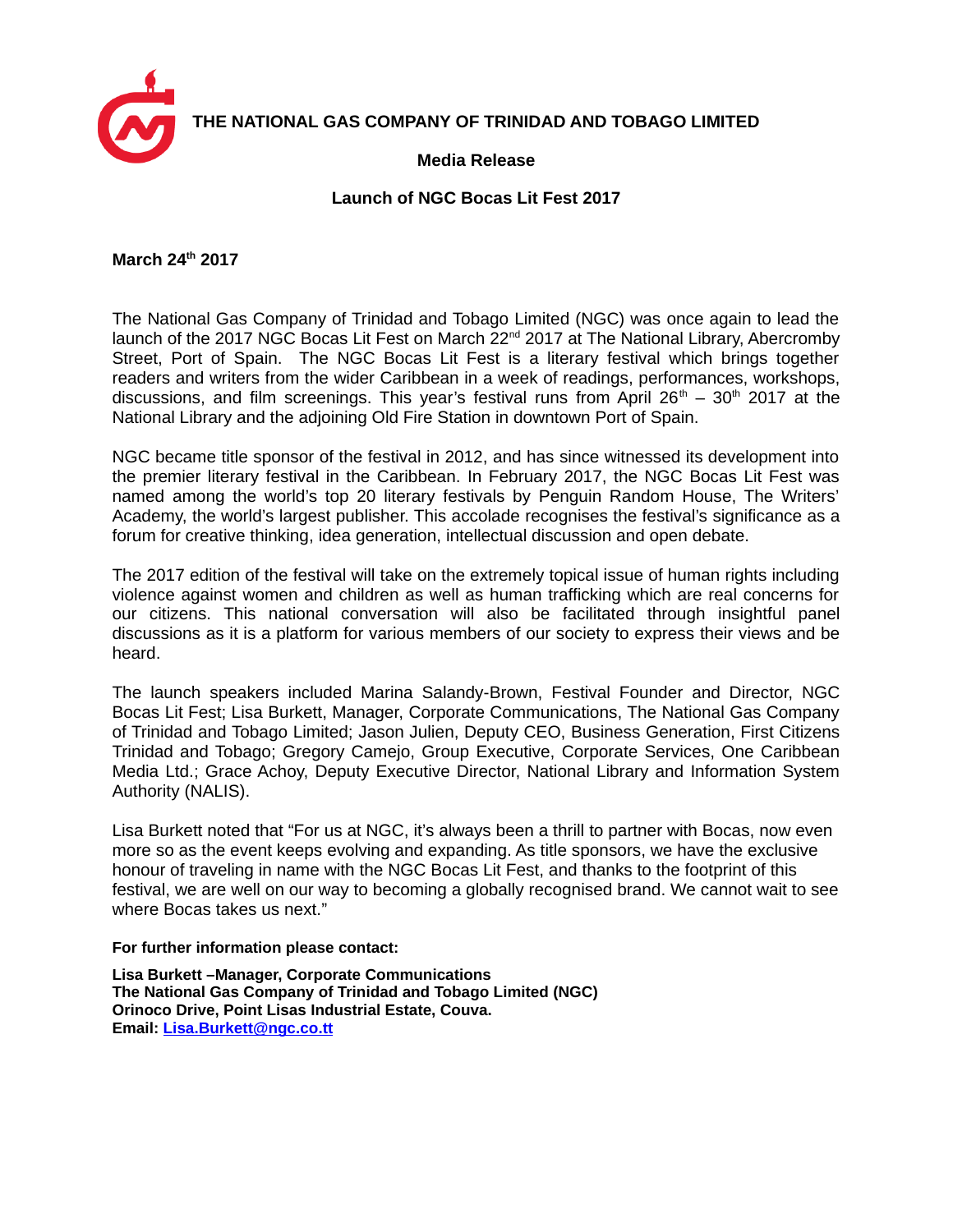

Ms. Lisa Burkett, Manager, Corporate Communications, The National Gas Company of Trinidad and Tobago Limited addresses attendees at the Launch of NGC Bocas Lit Fest 2017